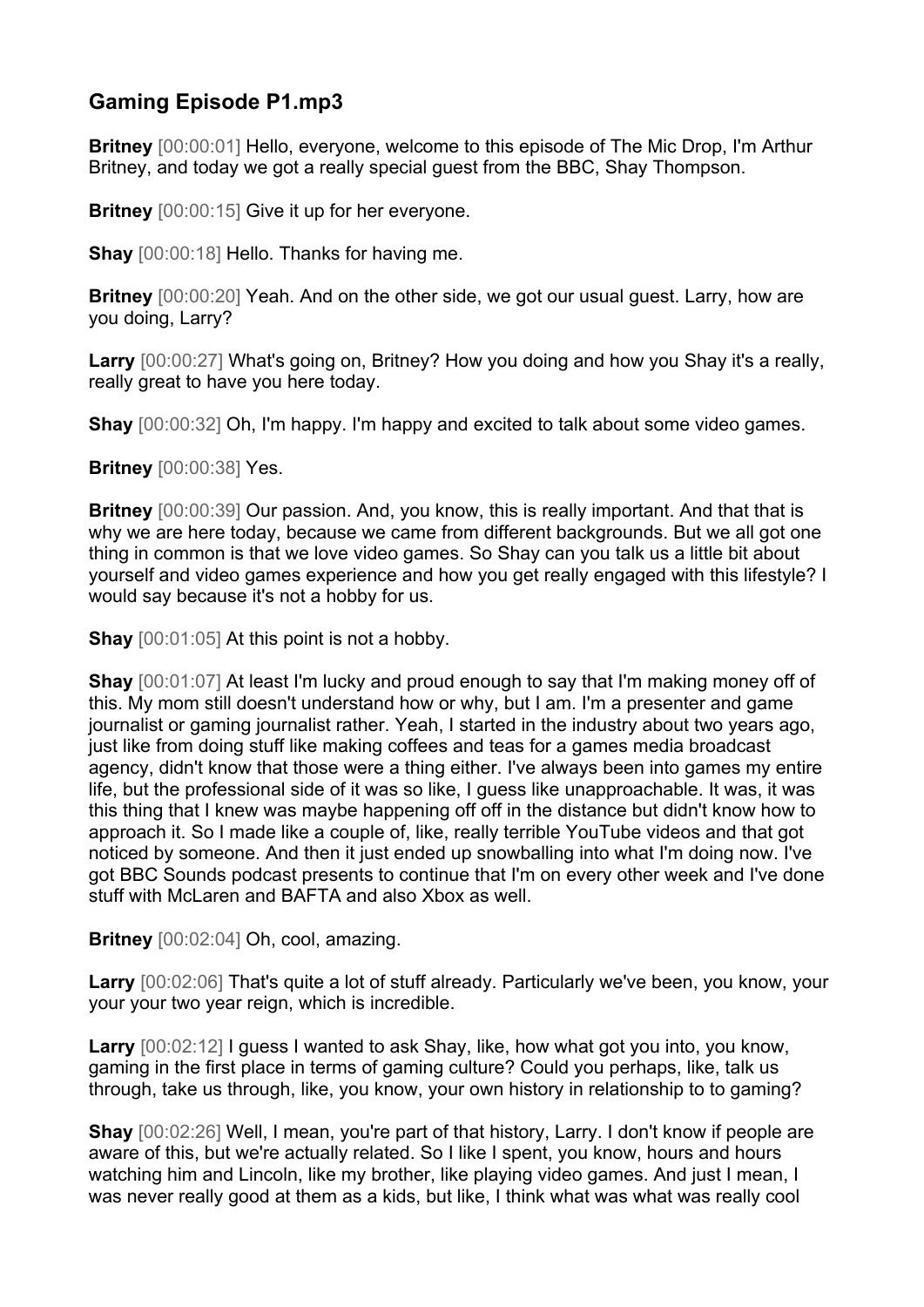about it, and it's very different to something like music or film or TV where you're a passive participant in that with games, you're an active participant in your fun. Sometimes that fun feels like work when you're grinding for something in a day, RPG or like, you know, playing through stuff that you don't like, or yeah, just my job now, which is yeah, a lot of the time playing stuff that I don't like. Yeah, like the fact that you, you are the architect of whether or not you have fun. I think that's like a really interesting concept to me. And when I was growing up like there were so many things that kind of grabbed my attention, I was like, I don't think I'm ever going to have an experience like this watching a TV or a movie like playing Metal Gear Solid 2 for the first time, I sat and played that in one sitting and at the time I was like 10 or 11 like that blew my tiny little mind. I was like, oh my God. Like engaging with politics and art and tech in this way was just like nothing like I'd ever experienced. And yeah, I don't think I don't think there's another medium that does that.

**Larry** [00:03:44] Really it's I've got to say, it's so special and amazing to be to be talking especially with family, that I've grown up with someone um, someone else especially, you know, talking to to a Black woman who's who's had these experiences, because I guess, you know, in terms of my experience, of course, of like growing up and gaming and like you say, we're you know, we're part of each other's lives within that, right, one thing isn't separate from the other in order for, you know, us kind of getting into gaming or where we have now.

**Larry** [00:04:18] But I remember when we we kind of like reconnected, you know, a couple of years ago, a few years ago, and like, you know, I found out that, you know, you are professionally doing the thing with gaming. And I was like, whoa, like, this is mad.

**Larry** [00:04:34] But I've got admit there was a part of me that kind of I felt a bit like disappointed with myself because I felt like, gosh, I wish I wish if there were additional things that I could have perhaps like done when, you know, playing games with linking and remembering, you know, you were there and she either was there as well, like, you know, that maybe to kind of like bring to the table in a way that would would continue to picture interest. I mean, you know, look, you've made your way. You've done your thing, and here you are. But I guess, like, you know, I can remember even at the time we were we me and then we were so into like gaming, like, you know, we were played like day and night when it came to like the holidays from school and stuff. Right, like we would it was everything was about the game and and yeah, I, I don't know, like maybe maybe I am kind of like overthinking it or maybe being perhaps a bit emotional about it. But I wonder, gosh, like maybe there were things that I could have done or said additionally. I mean, you know, we're at this place now which is great and we can share that. But I guess yeah. My question to you maybe is, you know, were there things perhaps where you felt like you had to create your own kind of personal space and relationship in building, or am I kind of overthinking this? I don't know...

**Shay** [00:05:52] No, Because I think like whenever I think of memories of gaming, I do think like Lincoln and you are there like regardless of whatever. I think professionally I had to kind of eke out my own space because there wasn't really one for me. I mean, because of obvious, like social issues, but also the fact that, like games is a relatively young industry, you know, like my job job, if you can call it that, like, didn't exist, like even ten years ago.

**Shay** [00:06:19] So, like, I really had to kind of craft my very own bespoke space in this world as like as regards to gaming. So I don't I know I wouldn't feel bad about that at all, you know, and I think also the way that I engage in games is very it's very different, I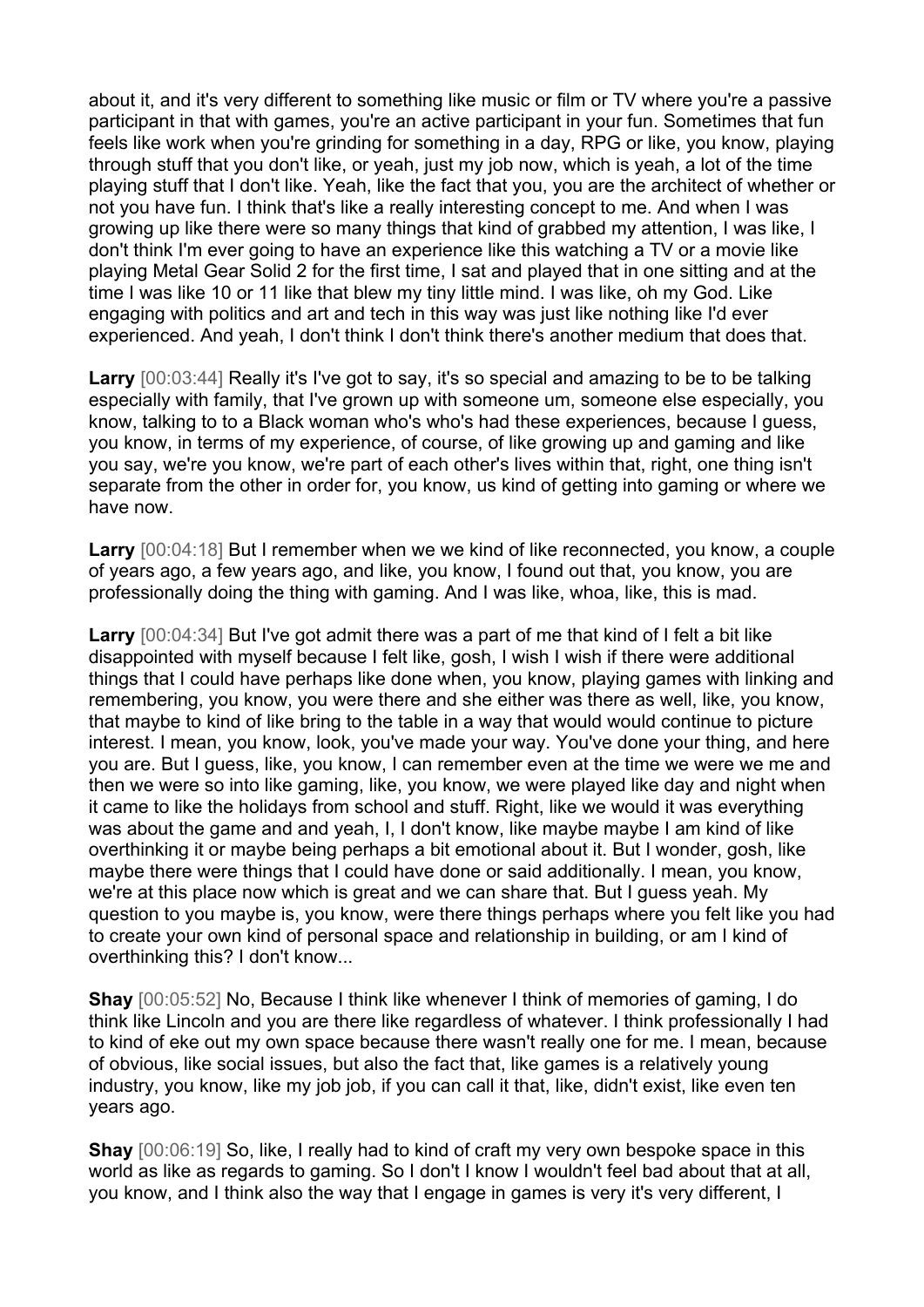suppose, where you and Lincoln played a lot of, like, platformers I am horrific at like your Super Mario... I'm just very bad at them. I like I don't you know. I like I like sidescrollers, I like where I'm empowered as a player to cover up the fact that I'm really bad and like not very dextrous. So like first person shooters, like Overwatch I go into like a hot minute. I got pretty good. And then I was like, I put it down for a couple of weeks and I was like, actually I'm really terrible in this. So yeah. No, I think yeah. I think I've just kind of found my own space, my own tastes and it's like for you, you know, so I wouldn't be so mad about that.

Larry  $[00:07:13]$  No. Right back at you. And it's just it's, it's great that we're able to share that now and even even professionally, especially as well. I think I really do relate to you in in that feeling of like being in a space that you have to kind of carve as your own. You know, I would say in terms of both of our trajectories, you're directly within the industry. Whereas for me, I'm still, you know, within my my trajectories as an artist, I involve gaming into what I do. Of course, you know, it becomes a part of some of the processes of writing for films that I make or, you know, sculpture installations, things like that, or even sound especially, actually. And I'm, you know, even at the moment working on some research to create essentially a range of mix tapes that culminate different sounds or soundtracks to different video games within history, both historical and contemporary, which, you know, hopefully I'll be able to open up at some point in time. But you you actually you did you you did a session with a range of other industry types, right kind of talking about gaming in relation to, you know, soundtracks or music. Would you could you perhaps expand on that a bit? Because like, this is something Britney and I have been talking loads about, about the interest of of music and how that shapes your experience of playing games?

**Shay** [00:08:44] Absolutely. Yeah. I mean, it was a really cool session. I've been meaning to try and find the VOD so I can send it over to you because it was a great session with all the tech issues. I love doing remote stuff, but essentially what it was is like the art of like music and games and, you know, music in video games, like helps create such an atmospheric feeling. For me, it's like it's part and parcel of a lot of things. Even if the game isn't necessarily atmospheric, like the Streets of Rage soundtrack, it's something that's in my head like all the time, that it's not necessarily because, like, you know, it's a horror game. It's quite, quite the opposite. It's just that it builds it feeds into what the game is trying to communicate to you and that you have, you know, a range of streets, there are people fighting and that, yeah, it feeds into what you feel, it's like OK, now the it's going to quiet down and then you have, like, the crescendo of, like, the boss music coming in and you're like, OK, I might potentially die here. Like, it's all a part of like the narrative worldbuilding, as it were. And yeah, getting to talk to those composers and just seeing what their perspective of it was, was brilliant. There were some business stuff that even right now I'm like, I still don't understand. But one question that I loved and it's very rare that I write a question on my art that was so good. But basically what it was, is like all of those composers have a very specific signature sound. And I wanted to know, like, how they were able to retain that while still having to create something within somebody else's vision. And they all obviously had very, very insightful and interesting answers, and especially for like the kind of fledgling composers who were watching, because every day a lot of people are like kind of obsessed with making sure that they have this signature sound. And I think it was in on that said, like, don't worry about that stuff kind of comes out naturally as you develop a love for your craft. You know, it comes naturally. It's not something you necessarily have to worry about, which I thought was endlessly interesting.

**Larry** [00:10:36] That is amazing. That really is amazing to hear. Like, even as somebody who, you know, makes music and sound, works myself like to to to hear about other professionals who are like look like don't sweat that whole thing of like whether something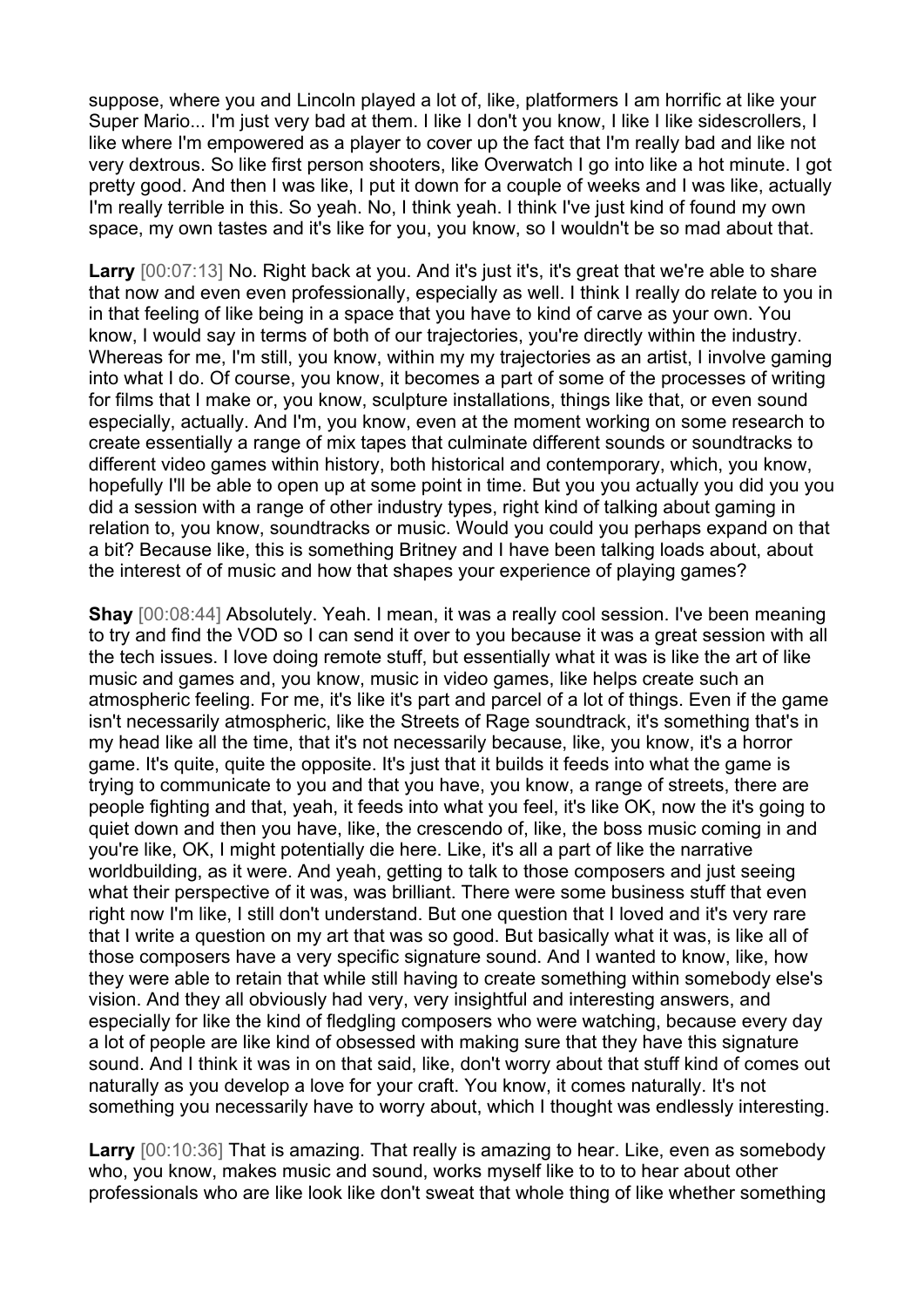sounds like you or whatever you sound like. What does that even mean? Right. It's you know, it's really kind of being absorbed of that culture and kind of just just having a good time with it. Right. Whilst learning, of course. And expanding. Were any of the other composers just out of curiosity, were any of them perhaps like not classically trained, for example, or people who, you know, didn't kind of or did anyone, like, talk about, you know, learning without like music notation, that kind of thing, just just out of genuine interest?

**Shay** [00:11:26] You know, I didn't ask that just because a question I tried to avoid, especially with people who were, quote unquote, quite successful. I've never asked, like, how they got there just because the answer is always I was lucky. And unfortunately, the panel was just a bunch of white guys. So even tripley so, you know, so so no, I didn't ask that. I'm not too sure I'm going to say I'm you know, why it's this is going to sound really bad. I actually don't think I think the majority of them probably aren't classically trained because, you know, like he said, that the way he started composing video games was he was composing for like a Power Rangers cartoon and then somebody asked him, do you want to make the soundtrack for Fallout Tactics? And he was like, yeah. And then it just went from there. So I'm going to say no. And that is no shade, I promise. I might say I have been fed some shade. I'm not being shady. That is literally what he said.

**Shay** [00:12:18] So what I take from that, what you will, yeah.

**Larry** [00:12:24] Britney, was there anything that perhaps like piques interest?

**Britney** [00:12:28] Yeah. You know, I like some ideas that she brings to the table. And Larry and I, we were discussing last time about the music and video games. And, you know, it's like sometimes I wish that I got like a soundtrack, you know, to be ready for a situation, to just imagine you're like in the middle of the street and suddenly you start to hear the Super Mario race track. You know, the one with your with the penguin. You're like, oh, my God, it's like I'm getting ready to run or something like that. Or if you're like walking, just imagine if you are like walking on the street and you hear the Guardian music from Breath Of The Wild, I think you will have a mini heart attack. Like when you're walking on Breath Of TheWild, you hear the Guardian music. It's like, oh, my God, what is it?

**Larry** [00:13:19] You know, so true.

**Larry** [00:13:21] It's interesting that you mention that because like it for me brings up the history of how I guess from the point when the Legend of Zelda games, you know, kind of came into the realm of 3D. So you're thinking about Ocarina of Time. I remember running across like Hyrule's Field and like, you know, you hear the soundtrack and everything's okay and stuff. And then the soundtrack would just completely switch on you when an enemy comes in and it just kind of jumps in and focuses onto that. You know, it just kind of thinking about that alone, what you know, which you kind of like throughout Britney just kind of made me kind of laugh a little bit because I used to, you know, talking thinking about Lincoln, as Shay mentioned, our close relative. You know, I remember we would like make jokes about, like the way the music would change. And it's just this really weird kind of in-joke, meme-ish kind of behaviour, you know, but it's just so incredible how gaming music can kind of do that.

Larry  $[00:14:20]$  And I would even argue like it's cinematic, even beyond traditional cinema, because because it's self-aware, it's aware of the environment, is aware of the situation, and it really is kind of evolving. And it's not simply just for two hours. It could be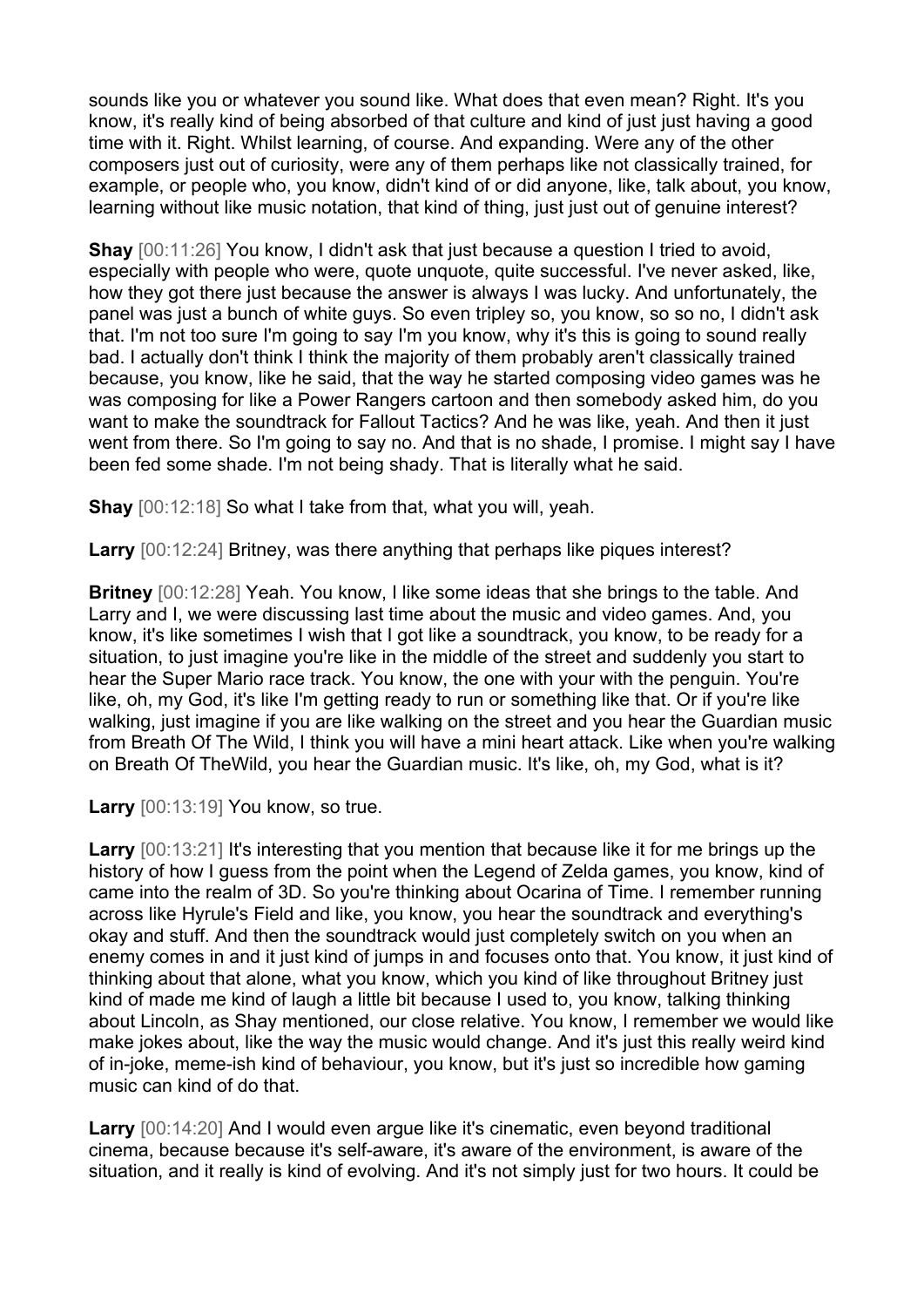20 hours. It could be 100 hours. It could you know, it can be constant. Right. So, yeah. Yeah. Just I don't know, those things kind of came to my mind

**Shay**  $[00:14:44]$  And I'd argue like that kind that those kind of experiences will stay with you longer sometimes than light, even like a film experience. I think it's because of the time that you invest in those worlds. Like, I mean I'll I'll play a mediocre game and I'll be like, oh, it was a pile of rubbish. But then I'll still be talking about it and thinking about it. Whereas if I watch a mediocre film like that will just be like a drop in the bucket. And I'm like, yeah, back with all the other memories. I don't think of, you know, like because like the time span is like so vastly different between the two. Absolutely.

**Britney** [00:15:17] You know, the experience of being really merged on video games because you're using more that one sense. Usually when you are watching a movie, you're having two senses like you're hearing and you're listening, but you've got more active your mind when you're playing video games because you need to be aware of what's going on. So it's more easy to build that memories when you hear a song on video games, for example, if I. Here, that is Super Mario Sunshine Song, where you don't have the jetpack

**Britney** [00:15:44] I get frustrated immediately. I hate those levels. You know, it's just such a bad memory. But, for example, if if I hear the Saria's song from Ocarina of Time, I will try. It will start to dance like that. Oh, yeah.

**Larry** [00:16:06] Oh, yeah. Totally. Totally. I think one of my favourite songs is is the Song of Storms. Oh, I just think that's and I think that that song carried on into Majoras Mask.

**Shay** [00:16:17] It did. Yeah.

**Larry** [00:16:18] I remember, I remember when I got Majoras Mask, like I think it was the Christmas that it came out. So like what, two thousand or whatever.

**Larry** [00:16:25] Like it was just so it was incredible to like come across that, that moment like because that that song in Ocarina of Time like to me it just felt like this, this track that's on the side, it's not part of the, you know, the main kind of like, you know, soundtrack that you hear when you're riding through Hyrule and stuff. And so to hear it kind of like brought back the oh gosh, this is really this is beautiful. You know, speaking of soundtracks, I'm going to ask you both what what what what are some of your favourite video game soundtracks?

**Shay** [00:16:59] Oh, I always have, like, prepared for this because I think about soundtracks a lot. Yes, I could share a baby like Streets Rage, just a classic. It's on Spotify and what it came out Spotify. I was like, yes, I actually got a notification for it, which shows you how much I spent searching for it. So that's great soundtrack really. Like it's I guess like sixteen bit like but like almost like nineties house. It's, it's just genius. The Marvel versus Capcom two soundtrack classic. Very good. I'd even say like all three of the Streetfighter Three's So New Generation, Second Impact and Third Strike Brilliance soundtracks. I know a lot of people like The Last of Us ones, I think. What's his name? Gustavo Santaolalla. I think he's really talented. And there are some songs, a very seminal for me, especially in the second game, but I might define them. They're like background music for when I'm working.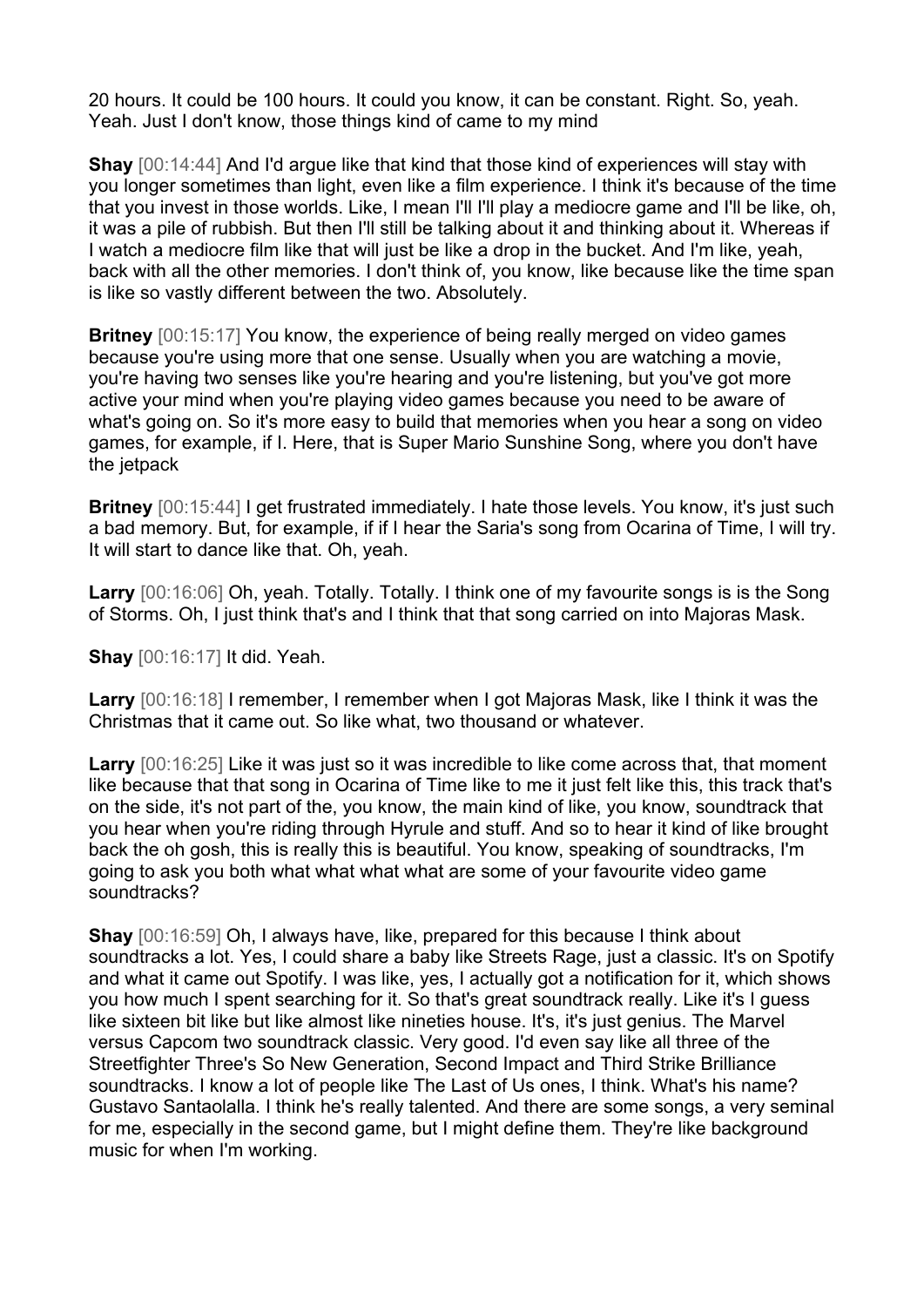**Britney** [00:17:57] Well, in my case, I'm a Nintendo fan boy, I only play of Nintendo video games. So of course, in that sense, mine and they are all come from Nintendo, the first Super Mario is a must especially the Super Mario 64. You know, if I hear a song I immediately got my memory to, where is that? If I'm hearing the the Snow Mountain song, I immediately think about snow if I if I see the the the Gombat, song which is the race one. I immediately think about race. So that's one of my favourite. Also Ocarina of Time. I played Ocarina of Time a thousand of times and I cannot get over it that I'm still praying for a port on the Nintendo switch because we got that. And another one soundtrack that really, really it's remarkable in my life is the Pokemon's soundtrack,.

**Shay** [00:18:56] oh Yeah,.

**Britney** [00:18:56] You know, Pokemon's. Sountracks breaks me a lot of memory, but I will highlight it, especially on the last Pokémon, Pokemon Sword and Shield and the Gym's leaders.

**Shay** [00:19:10] Oh, yeah.

**Britney** [00:19:11] Oh, my God. That's, I mean playing video games. I never felt really, really into something. Once I hear that song, you know, it's like it's like a constant beat the whole battle. But once you reach the final Pokémon, the crowd start like to singing, and they scream. And you really feel like you're in the middle of the stadium with a thousands of people around you screaming because you're playing with the Pokémon. So it's like that feeling of the getting really into the peak of the of the battle. It's like, oh my gosh, I could explain how I was. That feel is just like you can only can get it when you're playing that. I love that that remix is like only just amazing.

**Larry** [00:20:01] Wow. So cool for me. I mean, one of the most important soundtracks, it means the sounds of my childhood is definitely the streetfighter two soundtrack.

**Shay** [00:20:13] Oh Yeah.

**Larry** [00:20:12] So, you know, when I think about like playing games both at home but also I don't know, like going to see someone play at an arcade at like a kebab shop or whatnot, you know, and obviously arcade cabinets, you know, pretty much by the deficits. Right. But I remember, like, whenever I was going to a cab office or a kebab, like just hearing the the speakers kind of like pumping of like the background to attract whatever it's like, you know, Ryu stage, you just like bam bam. But yeah. Like it's just really, really kind of like quite special to me. And, and again like that that was also a soundtrack that depending on how the battle was going for yourself or for the enemy. Right. The music would switch up, it would speed up or that kind of thing.

Larry  $[00:21:03]$  And I remember when when I when I was younger, when I would play like when that kind of thing happened, like, I remember kind of feeling a bit like tense like Oh gosh like I gotta block this,I gotta make sure that, you know, before it's over, before the time runs out.

**Larry** [00:21:19] Right. You know, so the way that, you know, it's like Yoko Shimomura was able to kind of bring that into quite a limited kind of like chipset at the time. We're talking about, you know, this moment of like 16, but gaming and so on is just just amazing. I want to jump on this thing that you mentioned about like, you know, there may be games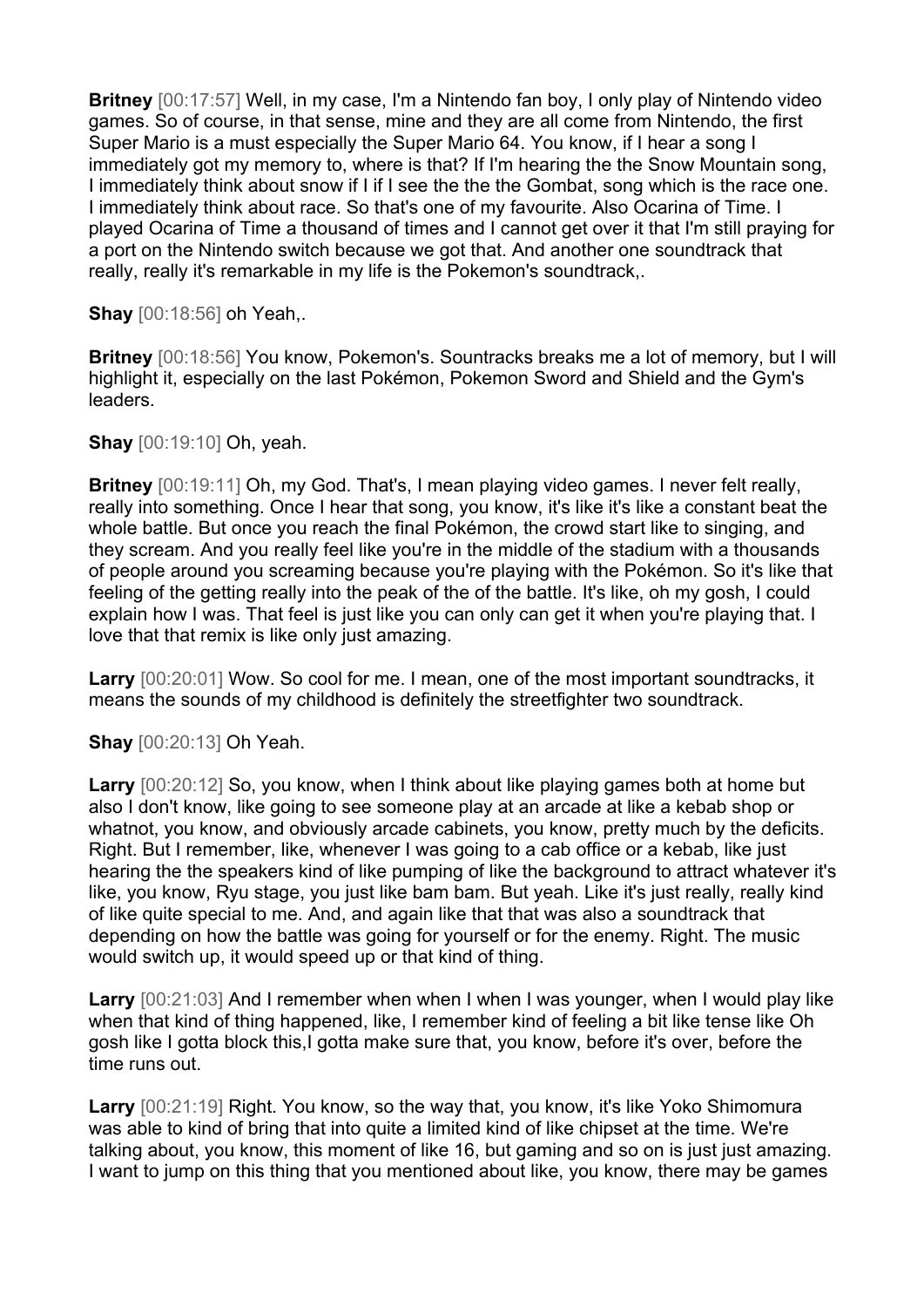that are not so good, but the soundtracks really good. I was crafting one of my mix tapes yesterday and I was listening back through the soundtrack for Altarpiece, which was a guy.

**Shay** [00:21:56] Oh yeah. Yeah,.

**Larry** [00:21:57] They are the same drive and came on arcade and its a game that me and Lincoln played a lot.

**Larry** [00:22:01] Yeah. Actually, and we even would make fun of it.

**Shay** [00:22:06] So weird.

**Larry** [00:22:06] It's terrible its really just, you know, it's just there's very little you can you can do. Like it's a great idea, you know. Yeah. These guys are kind of like brought back to life by Zeus to say, you know, this this kind of like enchanted princess or whoever from this evil person who is sending through these creatures and that.

**Larry** [00:22:28] But like, it was just so limited.

**Shay** [00:22:30] So limited. Yeah.

**Larry** [00:22:33] You know, but again, the soundtrack was so cool, like, you know, particularly the sound when when you kind of like change to like different beasts and things like that, it just felt like, well, all right, we're on a journey. We're going through, we're going through. And then, you know, it's weird, though, because, yeah, the gameplay for me is trash. But, you know, the the soundtrack really special.

**Shay** [00:22:55] Yeah. Yeah. I'm trying to think of, like, some of the things I don't know, maybe it's because I played a lot of mediocre games and like nothing about them, I have stood out like cyberpunk I my gosh, well there is not even the soundtrack is like the curated kind of like radio soundtracks it gets I guess they're like, oh it's on there. But I like but I like the actual score. I was just like I was left feeling very underwhelmed, so.

**Larry** [00:23:22] Oh gosh. Right. So just just to make clear to listeners, Cyberpunk 2077 is a game which came out just toward the end of last year, 2020. It was developed by CD Project Red.

**Larry** [00:23:37] And yeah, there's been quite a lot of controversy, to say the least, around in the game. Yeah. Britney, Shay, you want to talk about that?

**Britney** [00:23:49] Wow.

**Britney** [00:23:49] Yeah, I'm not trying to spoil the shade, but that's why I only trust Nintendo.

**Shay** [00:23:56] Yeah.

**Britney** [00:23:58] Because you know a.

**Britney** [00:24:01] You know, the thing with cyberpunk and all this drama around, it's like, you know, you play with the community and basically that's the stuff and. They've been developing the game for over seven years and, you know, they've been teasing and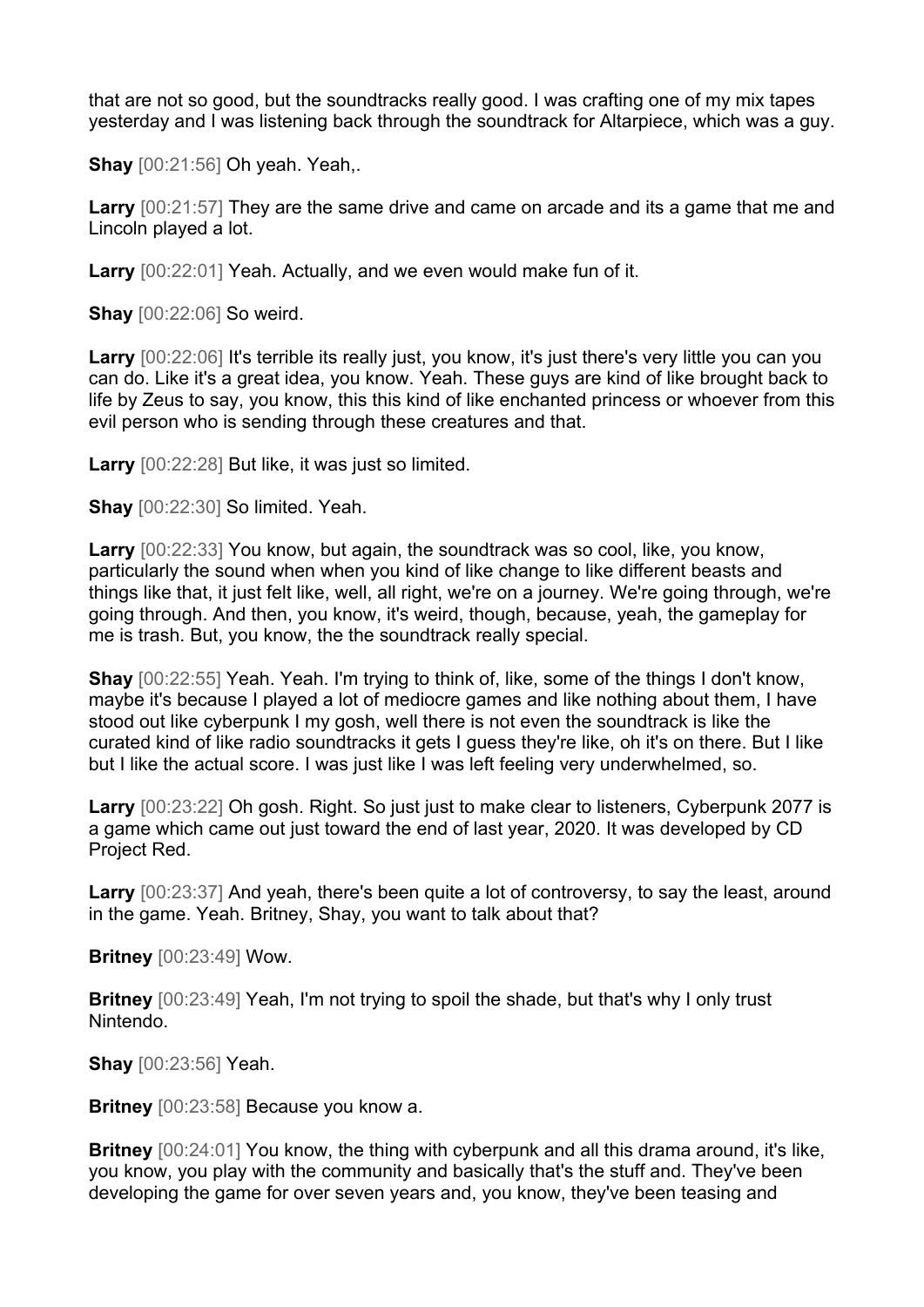hyping the community for several years about this game and also they've been also a lot of delays with this game, which is not bad at all because a delayed game can be good eventually. But if you rush a game, that will be a mess, totally which is what happened here in this case. So the thing is, CD Project Red, they started to tease the video game, but only in the new generation consoles. So what happened there is like we didn't get any preview for the old gen and the game came out. It was totally broken and completely unplayable on the old generation and that.

**Shay** [00:25:07] I bought on the new generation as well.

**Shay** [00:25:07] I was playing on PC. I like.

**Britney** [00:25:09] You played on PC

**Shay** [00:25:11] I played on PC. Yeah. And it wasn't like, you know, my my entire experience of this game can be summed up by when I finished it, I didn't compete with the side quests and it comes up at the end. I did get to the end unfortunately, and it says, oh you know, you can play from twenty, seventy seven. There's more stuff for you to see in Night City. And then you know what happened. I'm going to show you. So I took a picture as I was like I had this happened. I got a blue screen on my. The whole shot, my entire PC down, and I was like, well, that is it. I will never return to Night City Thank you, CD Project Red, it was not good at like I for another project that I work on. We did an entire timeline of since the game was announced and teased about seven or eight years ago, we did a timeline of all the new stories that came out. But it goes much deeper, like the way that they interact with like gender expression and like a lot of the anti-trans sentiment, not only from the game itself, but the developers and their social media. And also, like, I'm not I'm definitely not talking like the entire nation of Poland with a transphobia brush. But if you understand a lot of the anti LGBT sentiment and how that feeds into the development of the game, I do think that's really important. And I can, like, send a link to it. Yeah, but I think that helps contextualise what this all helps contextualise what this game is trying to say, which isn't a lot, but also like. Yeah, with the development was I think, you know, there's a big problem in the way that all games are created. And I like I've had people say, oh, it's the same thing for like film and TV. We spend a lot of hours like, you know, working insane hours. That's not a good thing. And that's not a justification. Like the fact that crunch is so prevalent is is a massive issue. We should absolutely care about the labour that goes into making our games because we spend so long playing them. It was the fact they made this pledge to say that we're not going to crunch and then ended up crunching anyway, the late game. It should have just come out like several years later. And then even as as as recent as yesterday, they threw their entire quality assurance team under the bus saying that the bucks were there for it's just a mess. It's it's not a good situation at all. And like I do think it's important to have conversations about this and think about, you know, I what you know, what goes into the meat that becomes the sausage that all these video games.

**Larry** [00:27:35] You know, of course, I was just wondering, would you mind perhaps just expanding on, like, the meaning of crunch just because obviously, again, you know, we're gamers, so we understand.

**Shay** [00:27:44] Sure. Yeah.

**Larry** [00:27:44] For those listening,.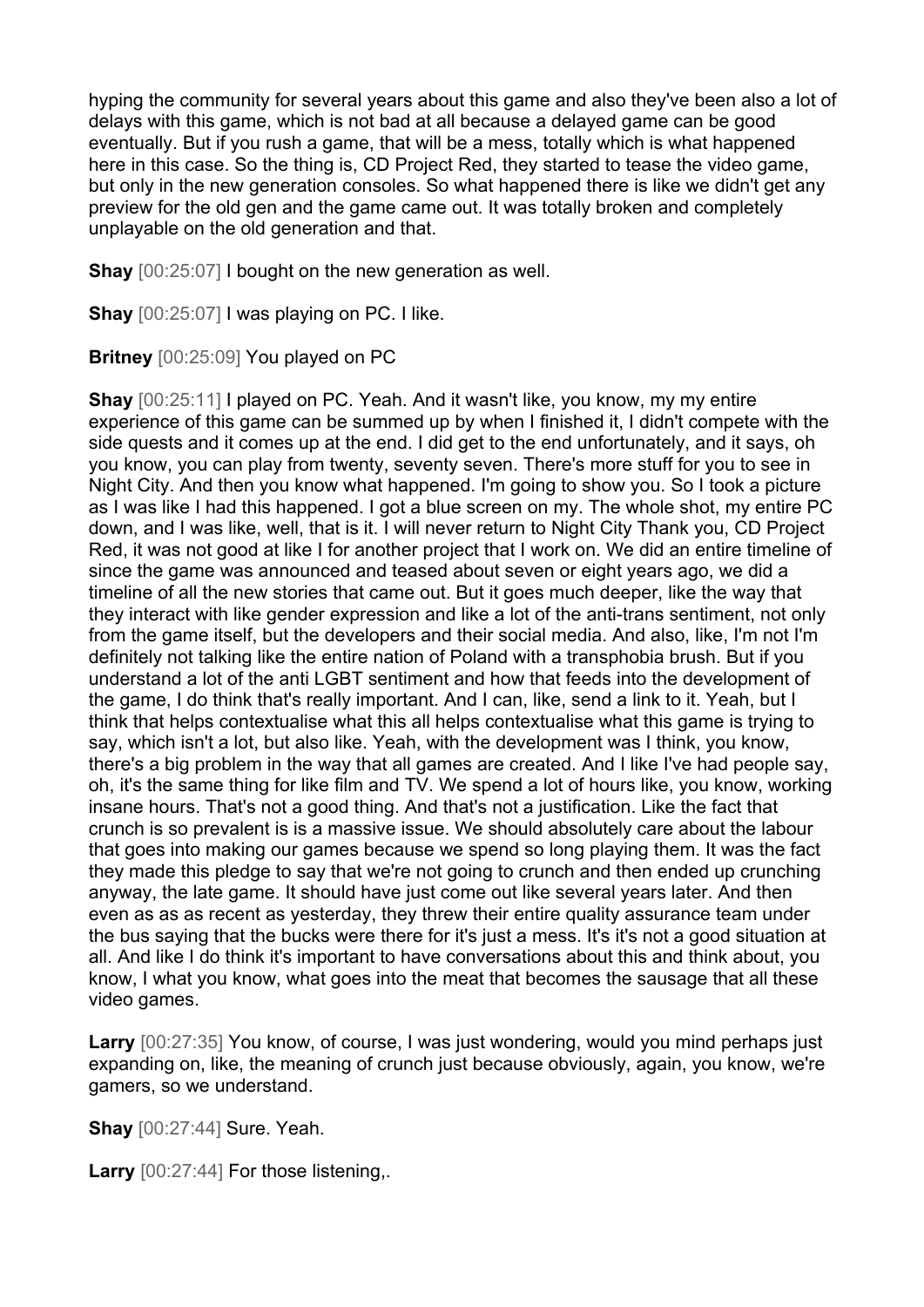**Shay** [00:27:45] So crunch essentially means that, you know, teams will regularly work 100 hour workweeks in order to get a game shipped, like basically made to then be released to the public. And we crunch isn't an exclusive to CD Project Red. It's something, unfortunately, you see across the board like a rock star. The people that make GTA and redemption at Naughty Dog who made Crash Bandicoot on Child and the last of US. You know, it's something that we see, especially in Triple A titles, Triple A being like the big budget video games, the ones that we like previously mentioned. Yeah, I mean, who wants to work 100 hour workweeks? Nobody like, you know, we're advocating for something a lot lower than that, like, you know, and and that's not an unreasonable ask. But it's constantly as I said, it's widespread in the games industry. It's it's pretty bad for it,.

**Britney** [00:28:36] You know.

**Larry** [00:28:37] Yeah. No, please go. Go for it.

**Britney** [00:28:39] Yeah, that's what I mean.

[00:28:40] Something Nintendo has been doing during this couple of months. You know, they are they are not announcing video games until they are finished. So that's why we got like the surprise release of Age of Calamity. No one was expecting, no one heard any rumour. Everyone was talking about Breathe Of The Wild 2 is coming , so then nintento said, I got this for you. We were like, wow. So people it's like hyped it. And they are asking for a nintendo direct. So to see what's going on, what's coming, what are you planning? Nintendo. What do you think? It has been wise in that sense to not say, you know, we're not going to have a release date for anything. We've gonna to tell you once it's finished and I will say that will be something wise in the case of a cyberpunk. Yeah, because at the, at the beginning. They said one date and they change it to another date and they delayed the release date like for like three times. But it was obvious they need at least. Six, seven, eight months more.

**Shay** [00:29:49] A year, I say I want to be. Yeah, yeah, yeah.

**Britney** [00:29:52] So it will be wiser and everyone should understand the actual context of a pandemic and everyone working from home. It's naturally if you don't have something ready, you can delay that. Yeah, it's totally reasonable. So in that sense, I mean, it seems that they don't, but it will be more wiser to not give a release day until they finish and say, you know what, it's coming next month. Get your coins ready.

**Larry** [00:30:22] It's really disappointing. And even for me, as somebody who who's played some of CD Project's games, in fact, I played the Witcher 3 and all the expansions on the on the Nintendo switch, I absolutely loved it. Funny, funny, funny thing with that, actually, because, you know, you have a come for people who are like really witcher fans of sort off . But like, the funny thing that I found even when I was playing that game was actually the amounts of bugs that I came across as well, like, you know, even like game crippling bugs where the game would just shut down. I'd lost stuff that I'd been working on over 10, 20 minutes, etc. But a lot of things should have worked and they didn't work or I knew I would put in an input and it just wasn't happening. And we're talking about a game that was is critically acclaimed. It got so many awards and someone. Right. And then also the other thing as well that, you know, CD Project, of course, his history was like that. They they they started out as a really small company, you know, who were really against a lot of like the typical types of things that happen within the gaming industry, including crunch hours and things like that. Right. They would speak out about that. It's quite ironic, right, that that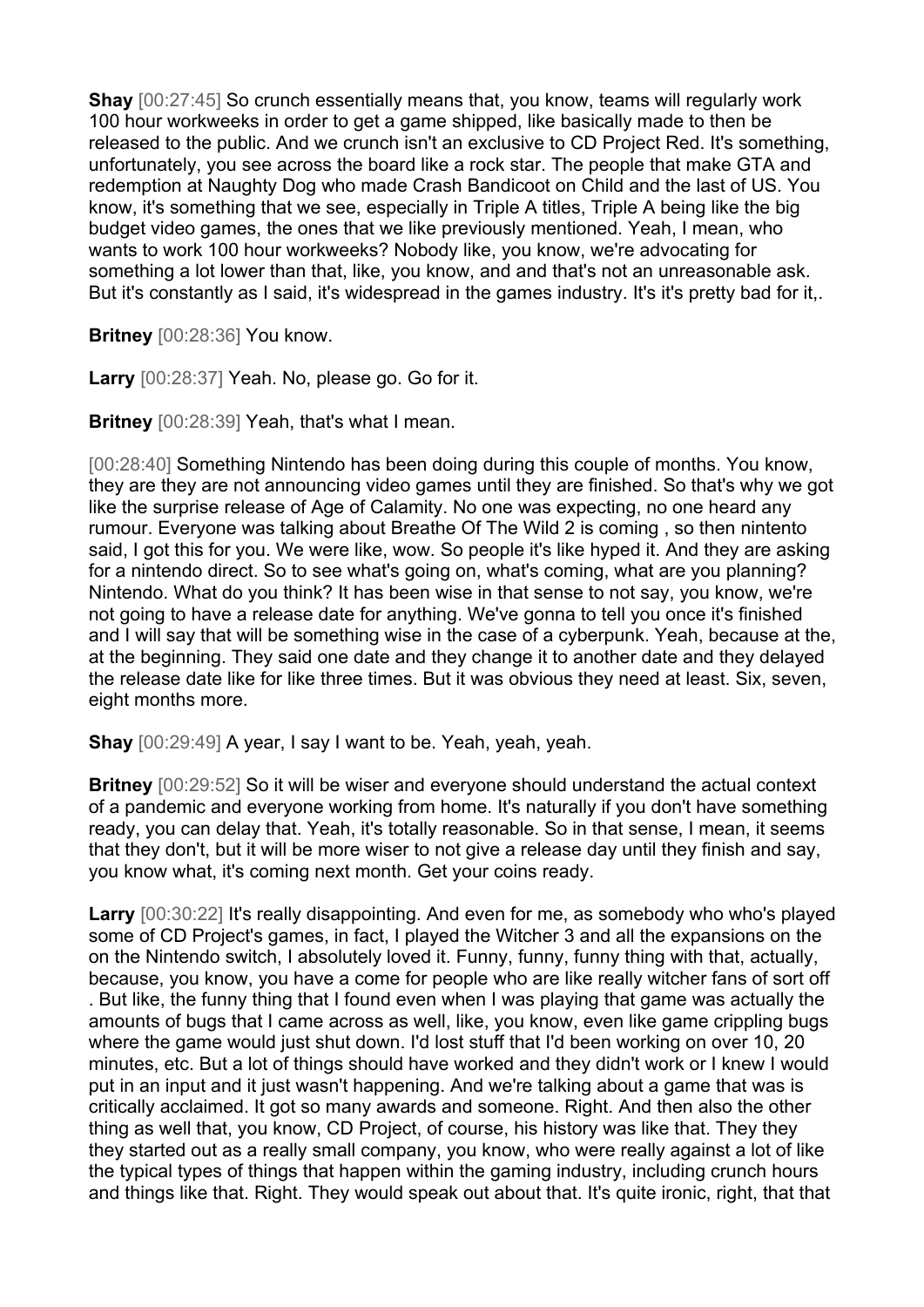same company would then kind of like fall victim to their own words, like a kind of like, you know, prophecy, kind of like told from what I'm going to just put out there and say it's great. They wanted to release a game for Christmas, which is, you know, the best period of time to, you know, to to sell your console or software. And they you know, obviously the higher ups, they made those decisions against perhaps any potential advice that they likely received. Because, I mean, who in a development team would want to see a game go out that is just not ready.

**Shay** [00:32:12] Yeah. And just not ready. And you not in the state to be played on on the vast majority of platforms? I think as much as I have been quite negative about the game, obviously there are several hundred people working on this title. And to have their work so thoroughly lambasted on the Internet, I think it just sucks. It just is. It just sucks like big time. And yeah, it's really interesting. Like I said in the timeline video that we did about cyberpunk history, like I like a lot of they're almost like radical roots I had no idea about because I quite like antipiracy. They've done a lot of strides. They've made a lot of strides because like gaming and piracy, there's a there's a very big kind of storeyed history there. So they've done they've done a lot of really cool stuff. And to see them stray so far from their initially radical Ritz's, it's a real shame, especially considering the fact that, you know, The Witcher was this widely acclaimed. It's like in a lot of ways regarded as like one of the best games of all time. The Witch 3. I mean, and then obviously, you know, that was the Netflix show. Like, it's funny. It's but yeah. Yeah. This is not been.

**Larry** [00:33:20] Britney.

**Larry** [00:33:21] Would you like to explain for those that are listening, you just gesturing towards.

**Britney** [00:33:27] Yes, I got a Henry Cavill's pictures back of me and we because we were talking about the Witcher.

**Larry** [00:33:35] With glasses as well. Yeah. Really cool.

**Britney** [00:33:38] I found it in a magazine so it's the biggest I could get it for free. So, don't blame me

**Larry** [00:33:42] Is amazing.

**Larry** [00:33:46] Yeah, it's crazy in a way. We've kind of I guess kind of reviewed or you've given us, you know, reviews Shay of Cyberpunk. There was a game we wanted to talk to you about as well. Britney, we're trying to Shay you never got to to play over the Christmas because, you know, the Christmas period for those of us as gamers is that point in time where you pick a game or two and you just get into it.

**Larry** [00:34:09] Right? You just focus.

**Shay** [00:34:11] And unfortunately, mine was cyberpunk, so.

**Britney** [00:34:14] Oh, gosh,.

Larry  $[00:34:15]$  I feel for you. I really honestly, I really I think because there's nothing worse than having that point in time.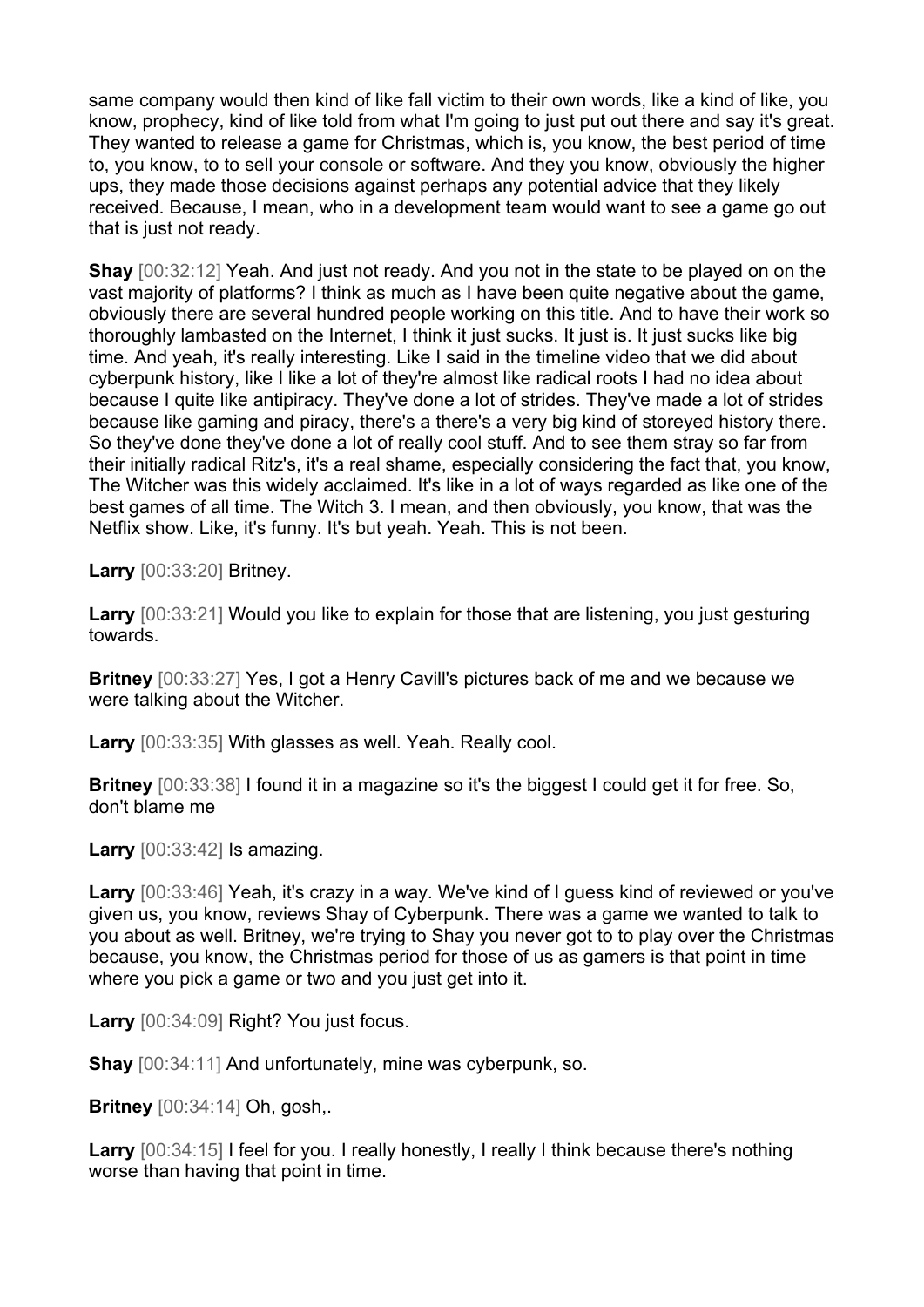**Larry** [00:34:23] In the year when everything shuts down and you make the wrong choice of game, you know, you put your heart or your soul or your trust into the thing, and then it just doesn't doesn't deliver.

**Shay** [00:34:33] Can I just be really obnoxious for a second? I did not choose. I was like, OK, I had to play it for work. And that was what it was, because I have so many other cool games. I was just like, I really want I'd like to sink my teeth into these next. Now, this face of a cyberpunk and I was like, okay, cool, I'm just sorry, because I don't I feel like I've been very negative without actually saying anything critical about my. The problem is, is that the game is I mean, aside from all the bugs, because a lot of that stuff is incidental. I don't know the mechanics, but like, it's a game. First of all, that like looks and feels like it was made seven years ago, which makes sense given the development time. It doesn't innovate on anything. It has. It's very indulgent with absolutely nothing to say. It flirts with the ideas of like, you know, anticapitalism and, you know, gender expression and even like sex work, but then doesn't commit fully to actually saying anything profound about those things. So then it ends up being this this weird thing where even your your character that you're playing us is this with centrist when it comes to, you know, engaging with certain issues, which is so unbelievably frustrating to players. And and then, yeah, like I said, has nothing interesting to say, and it's just not that interesting to play like it's a weird GTA clone that had it come out in like 2013 when Saints Row three came out, I wouldn't have blinked twice. I probably wouldn't have even picked up had I not been, you know, congrats. Contractually obligated. I would have the whole time I was I'd rather be playing Saints Row three, because at least that engages with its own law and a much more interesting and meaningful way.

**Larry** [00:36:08] So it doesn't take itself to know.

**Shay** [00:36:11] None.

**Larry** [00:36:11] None Of it knows what it's saying.

**Shay** [00:36:13] Yeah,.

**Larry** [00:36:13] Yeah, yeah, yeah, yeah. Anyway, you know, moving on, before we do go, I wanted to ask Shay one more question. I guess you know where we've kind of spoken critically, particularly about a game like, you know, cyberpunk and some of the problems of certain types of tropes of Indie that the gaming industry.

**Larry** [00:36:39] There things that I guess for you that, you know, you've come across, that you you are either trying to challenge or would like to see change within within the industry.

**Shay** [00:36:50] This is a very interesting question, because if you'd asked me like a year ago, I would have said, you know, I want to make sure that, you know, we have fair representation across the board. But I think it goes a little bit more than that, because I think when people think and talk about representation, they I think they just mean like not even just within games. I mean, like within like gaming positions, like in the industry. I think they just mean like taking white people from those positions and putting people of colour or other marginalised people involved at the top. And I'm just I don't that's not the answer either. But all roads kind of lead back to capitalism, you know, and and fighting that and making sure that doesn't just bleed through everything that we do. If we're thinking about, you know, always making sure our pockets are lined, then the result is very hollow work